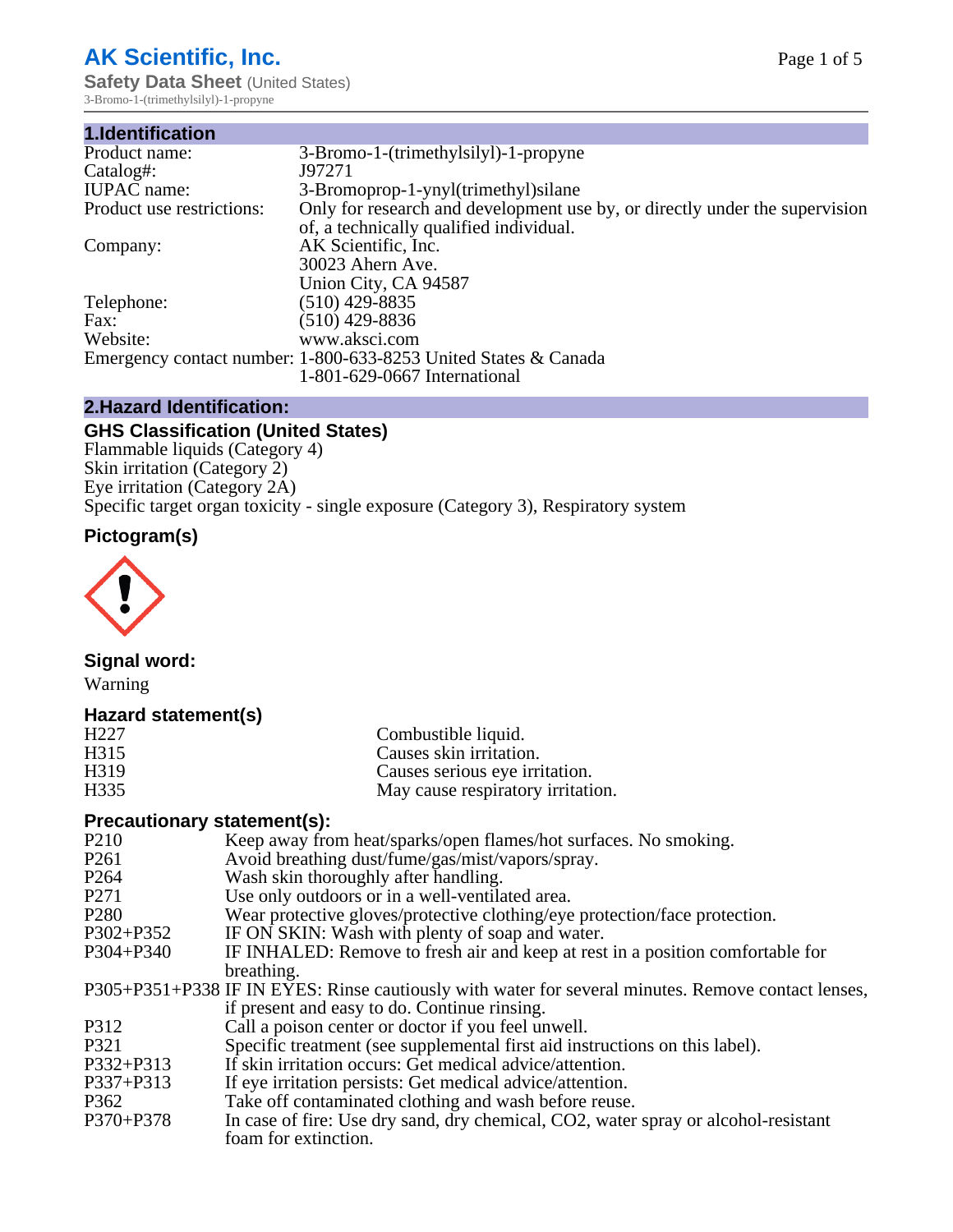| $P403 + P233$ | Store in a well-ventilated place. Keep container tightly closed.   |
|---------------|--------------------------------------------------------------------|
| $P403 + P235$ | Store in a well-ventilated place. Keep cool.                       |
| P405          | Store locked up.                                                   |
| <b>P501</b>   | Dispose of contents/container to an approved waste disposal plant. |

# **Hazards not otherwise classified (HNOC) or not covered by GHS:**

Lachrymator

#### **3.Composition/Information on Ingredients**

| $CAS#$ :<br>38002-45-8 |
|------------------------|
| Purity:<br>95%         |
| EC:<br>Not available.  |

#### **4. First Aid Measures**

**General Information:** Immediately remove any clothing contaminated by the product. Move out of dangerous area. Consult a physician and show this safety data sheet.

**Inhalation:** Move person to fresh air. If not breathing, give artificial respiration. If breathing is difficult, give oxygen. Obtain medical aid.

**Skin contact:** Immediately flush skin with running water for at least 15 minutes while removing contaminated clothing and shoes. Wash clothing before reuse. Obtain medical aid immediately.

**Eye contact:** Immediately flush open eyes with running water for at least 15 minutes. Obtain medical aid immediately.

**Ingestion:** Do NOT induce vomiting without medical advice. Rinse mouth with water. Never administer anything by mouth to an unconscious person. Obtain medical aid immediately.

**Most important symptoms and effects, both acute and delayed:** No further information available. Please see sections 2 and 11.

**Indication of any immediate medical attention and special treatment needed:** No further information available.

### **5. Fire Fighting Measures**

**Suitable extinguishing media:** Use water spray, dry chemical, carbon dioxide, or chemical foam. **Specific hazards arising from the chemical:** Carbon oxides, Hydrogen bromide, Silicon oxides. **Advice for firefighters:** As in any fire, wear a NIOSH-approved or equivalent, pressure-demand, self-contained breathing apparatus and full protective gear. During a fire, irritating and highly toxic gases may be generated by thermal decomposition or combustion.

### **6. Accidental Release Measures**

**Personal precautions, protective equipment and emergency procedures:** Wear protective equipment and keep unprotected personnel away. Ensure adequate ventilation. Remove all sources of ignition. Prevent further leak or spill if safe to do so. For personal protective equipment, please refer to section 8.

**Environmental precautions:** Do not let product enter drains, other waterways, or soil.

**Methods and materials for containment and cleaning up:** Prevent further leak or spill if safe to do so. Vacuum, sweep up, or absorb with inert material and place into a suitable disposal container. Consult local regulations for disposal. See section 13 for further disposal information.

### **7. Handling and Storage**

**Precautions for safe handling:** Avoid contact with skin, eyes, and personal clothing. Wash hands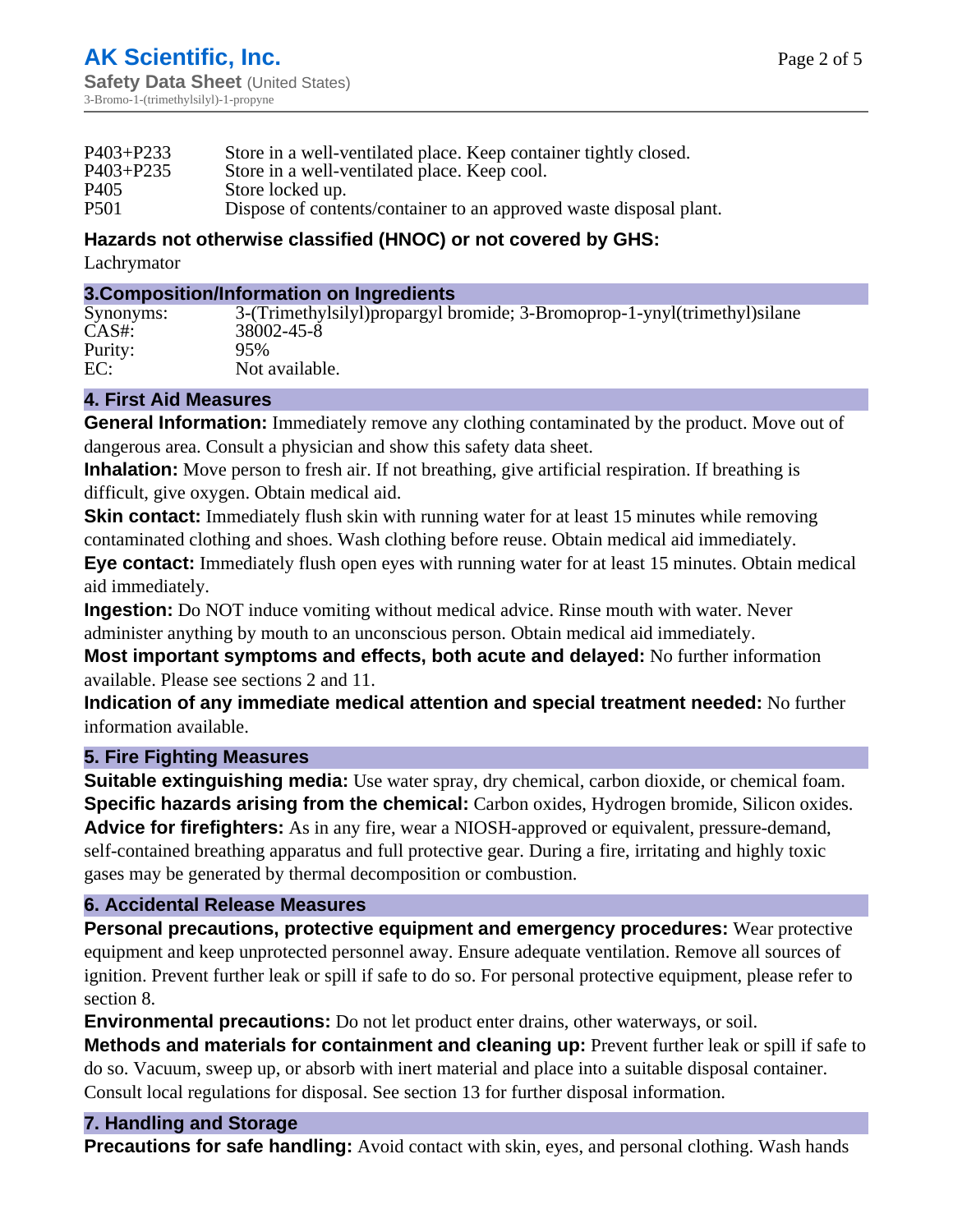thoroughly after handling. Avoid breathing fumes. Use only with adequate ventilation. Wear suitable protective clothing, gloves, and eye/face protection. Keep away from sources of ignition. Minimize dust generation and accumulation. Keep container tightly closed. Open and handle container with care. Do not eat, drink, or smoke while handling.

**Conditions for safe storage, including any incompatibilities:** Store in a tightly-closed container when not in use. Store in a cool, dry, well-ventilated area away from incompatible substances. Keep away from sources of ignition. ,Store long-term at 2-8°C.

#### **8. Exposure Controls/Personal Protection**

**9. Physical and Chemical Properties**

#### **Exposure limits:**

OSHA PEL:<br>NIOSH REL: Not available. Not available.<br>Not available. ACGIH TLV:

**Appropriate engineering controls:** Avoid contact with skin, eyes, and clothing. Wash hands before breaks and immediately after handling the product. Facilities storing or utilizing this material should be equipped with an eyewash fountain. Use adequate general and local exhaust ventilation to keep airborne concentrations low.

#### **Personal protection**

- Eyes: Based on an evaluation of the eye or face hazards present, wear chemical splash-resistant safety glasses or goggles with side protection. A face shield may be appropriate in some workplaces. Use eyewear tested and approved under appropriate government standards such as OSHA 29 CFR 1910.133 or EU EN166.
- Hands: Wear gloves selected based on an evaluation of the possible hazards to hands and skin, the duration of use, the physical conditions of the workplace, and the chemical resistance and physical properties of the glove material.
- Skin and body: Protective clothing must be selected based on the hazards present in the workplace, the physical environment, the duration of exposure, and other factors. No fabric can provide protection against all potential hazards; therefore it is important to select the appropriate protective clothing for each specific hazard. At the minimum, wear a laboratory coat and close-toed footwear.
- Respiratory: Respirators are not a substitute for accepted engineering control measures such as enclosure or confinement of the operation, general and local ventilation, and substitution of less toxic materials. When respiratory personal protective equipment is appropriate based on an assessment of respiratory hazards in the workplace, use a NIOSH- or CEN-certified respirator.

| 9. Physical and Unemical Properties |                                        |
|-------------------------------------|----------------------------------------|
| <b>Physical State:</b>              | Colorless to light yellow clear liquid |
| Molecular Formula:                  | C6H11BrSi                              |
| Molecular Weight:                   | 191.14                                 |
| Odor:                               | Not available.                         |
| $pH$ :                              | Not available.                         |
| <b>Boiling Point Range:</b>         | $44-45^{\circ}C(2mmHg)$                |
| Freezing/Melting Point:             | Not available.                         |
| <b>Flash Point:</b>                 | $62-63$ °C                             |
| <b>Evaporation Rate:</b>            | Not available.                         |
| Flammability (solid, gas):          | Please see section 2.                  |
| Explosive limits:                   | Not available.                         |
| Vapor Pressure:                     | Not available.                         |
| Vapor Density:                      | Not available.                         |
| Solubility:                         | Not available.                         |
| <b>Relative Density:</b>            | 1.174-1.183                            |
|                                     |                                        |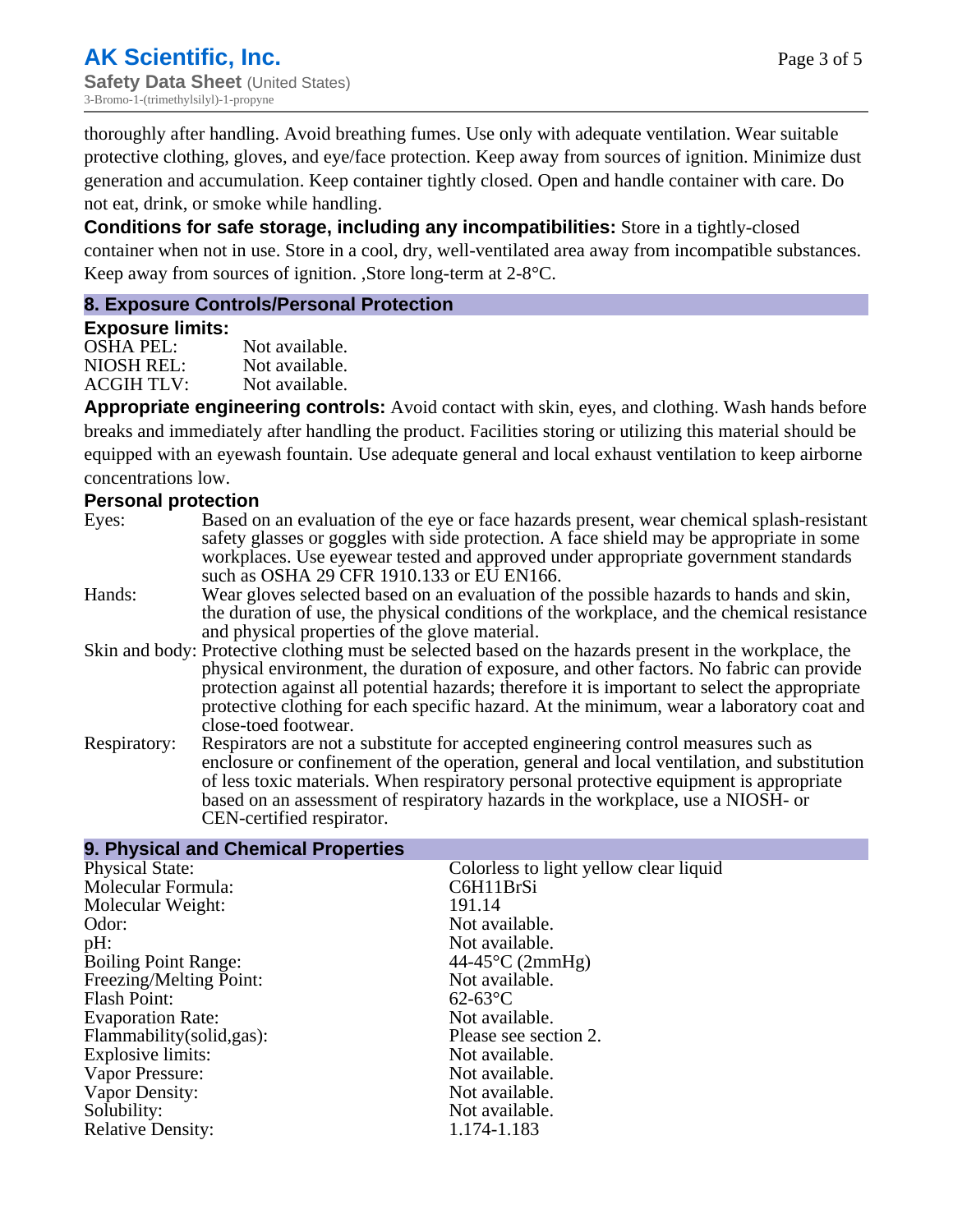| Refractive Index:<br>Volatility:<br><b>Auto-ignition Temperature:</b><br><b>Decomposition Temperature:</b><br><b>Partition Coefficient:</b>                       |                                                      | 1.480-1.484<br>Not available.<br>Not available.<br>Not available.<br>Not available.                                                                                                                                                                                                                                                                                                                                   |
|-------------------------------------------------------------------------------------------------------------------------------------------------------------------|------------------------------------------------------|-----------------------------------------------------------------------------------------------------------------------------------------------------------------------------------------------------------------------------------------------------------------------------------------------------------------------------------------------------------------------------------------------------------------------|
| <b>10. Stability and Reactivity</b>                                                                                                                               |                                                      |                                                                                                                                                                                                                                                                                                                                                                                                                       |
| Reactivity:<br>Chemical stability:<br>Possibility of hazardous reactions:<br>Conditions to avoid:<br>Incompatible materials:<br>Hazardous decomposition products: | Not available.<br>Not available.<br>Dust generation. | Stable under recommended temperatures and pressures.<br>Strong oxidizing agents.<br>Carbon oxides, Hydrogen bromide, Silicon oxides.                                                                                                                                                                                                                                                                                  |
| <b>11. Toxicological Information</b>                                                                                                                              |                                                      |                                                                                                                                                                                                                                                                                                                                                                                                                       |
| RTECS#<br>Acute toxicity:<br>Routes of exposure:<br>Symptoms related to the physical, chemical and<br>toxicological characteristics:                              |                                                      | Not available.<br>Not available.<br>Inhalation, eye contact, skin contact, ingestion.<br>Skin contact may result in inflammation<br>characterized by itching, scaling, reddening,<br>blistering, pain or dryness. Eye contact may result<br>in redness, pain or severe eye damage. Inhalation<br>may cause irritation of the lungs and respiratory<br>system. Overexposure may result in serious illness<br>or death. |

#### **Carcinogenicity**

| $-$   |                                                                                                                                                                                                         |
|-------|---------------------------------------------------------------------------------------------------------------------------------------------------------------------------------------------------------|
| IARC: | Not classified.                                                                                                                                                                                         |
| NTP:  | Not listed.                                                                                                                                                                                             |
| OSHA: | Not listed.                                                                                                                                                                                             |
|       | Acute toxic effects: Inflammation of the eye is characterized by redness, watering, and itching. Skin<br>inflammation is characterized by itching, scaling, reddening, or, occasionally,<br>blistering. |
|       |                                                                                                                                                                                                         |

#### **12. Ecological Information**

| Not available. |
|----------------|
| Not available. |
| Not available. |
| Not available. |
| Not available. |
|                |

**13. Disposal Considerations** Chemical waste generators must determine whether a discarded chemical is classified as hazardous waste. US EPA guidelines for the classification determination are listed in 40 CFR 261.3. Additionally, waste generators must consult state and local hazardous waste regulations to ensure complete and accurate classification. Observe all federal, state and local regulations when disposing of the substance.

Disposal of packaging: Do not reuse containers. Dispose of as unused product.

#### **14. Transportation Information**

# **DOT (United States)**

UN number: Not hazmat Proper shipping name:<br>
Transport hazard class:<br>
Not available.<br>
Not available. Transport hazard class:<br>
Packing group: Not available.<br>
Not available. Packing group: